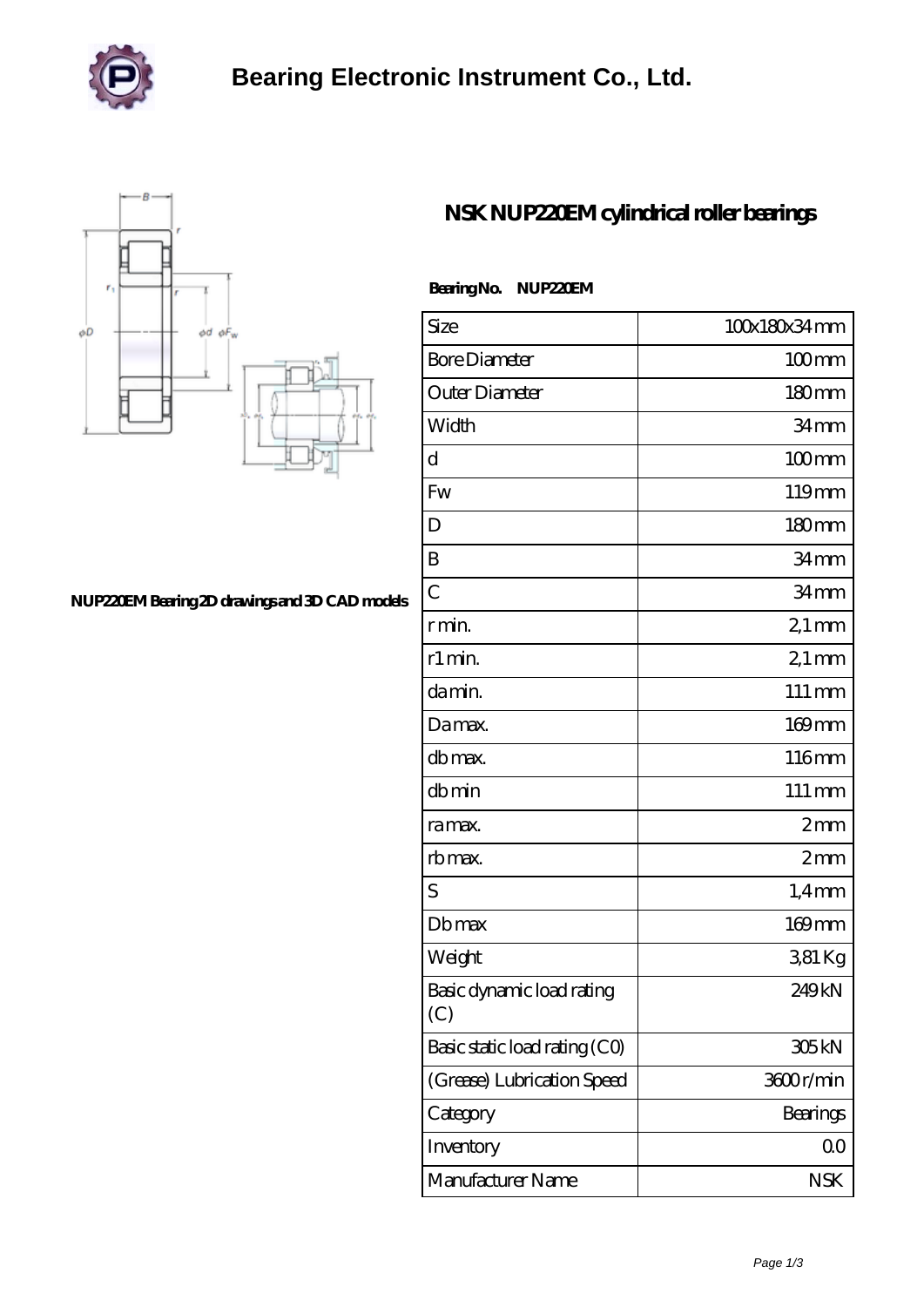

**[Bearing Electronic Instrument Co., Ltd.](https://zlikb.com)**

| Minimum Buy Quantity | N/A                  |
|----------------------|----------------------|
| Weight / Kilogram    | 381                  |
| Product Group        | <b>BO4144</b>        |
| hidYobi              | NUP <sub>220EM</sub> |
| LangID               | 1                    |
| D                    | 180                  |
| Macharpm             | 6300                 |
| B                    | 34                   |
| hidTable             | ecat_NSCLDR          |
| Oil rpm              | 4300                 |
| rb                   | 2                    |
| mass                 | 395                  |
| GRS rpm              | 3600                 |
| ra                   | $\overline{2}$       |
| dbmax                | 116                  |
| TSR rpm              | 4300                 |
| CO                   | 305                  |
| DE                   | 163                  |
| Prod_Type3           | CRB_SR_NUP           |
| da                   | 111                  |
| DA_                  | 22                   |
| $Z_{\perp}$          | 17                   |
| D_amax               | 169                  |
| yobi                 | NUP <sub>220EM</sub> |
| dd min               | 130                  |
| $C_{conv}$           | 249000               |
| ALPHA_               | 0                    |
| SDM_                 | 141                  |
| $\mathbf{r}$         | 21                   |
| dc min               | 122                  |
| <b>KBRG</b>          | 4165                 |
| <b>SBRG</b>          | 2                    |
|                      |                      |